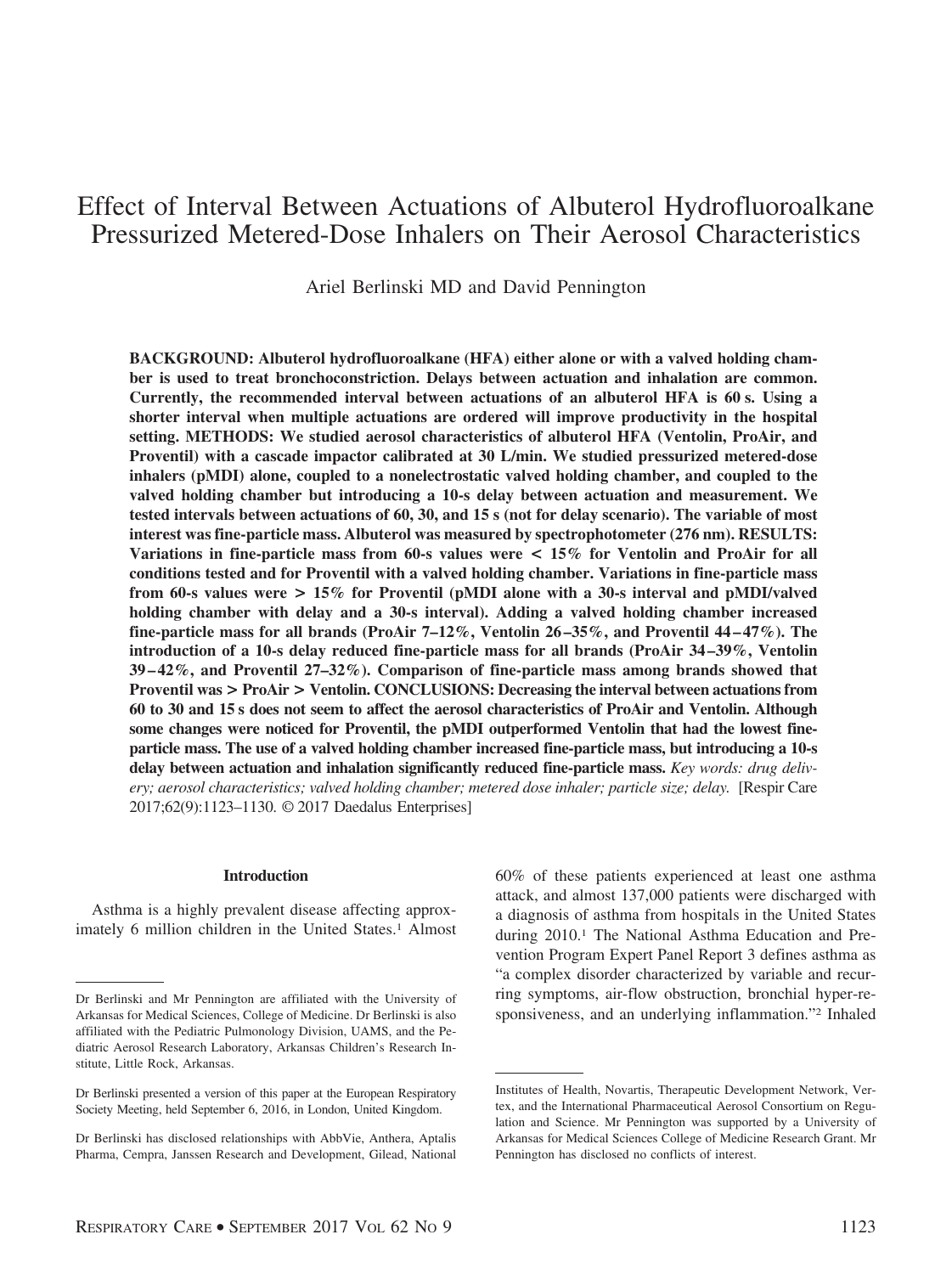bronchodilators are used for management of acute episodes of bronchoconstriction.2

Several studies have found that aerosol delivery via pressurized metered-dose inhalers (pMDI) and via pMDI with

SEE THE RELATED EDITORIAL ON PAGE 1224

a valved holding chamber are as efficacious as nebulized albuterol for the treatment of asthma exacerbations in adults and children, respectively.3 Length of treatment of a nebulized bronchodilator is typically around 10 –15 min but is actually 5–10 min longer when preparation and cleaning are taken into account. Manufacturers of albuterol in the United States recommend a 1-min interval between actuations.4-6 Therefore, if large number of actuations of albuterol pMDI are prescribed, the length of treatment might become similar to that of a nebulizer treatment. Being able to administer albuterol pMDI with a shorter interval between actuations would allow greater productivity in the hospital setting. Previously, Hautmann et al<sup>7</sup> reported that the fine-particle mass increased from pMDI, and pMDI with a valved holding chamber increased when the interval between actuations increased from 15 to 120 s. However, they provided limited data on the characterization of the aerosols. Clark et al<sup>8</sup> reported that a delay between actuation and inhalation resulted in a decrease in lung bioavailability of albuterol pMDI delivered with a valved holding chamber. Delays between actuation and inhalation are common during real-life administration of pMDI with a valved holding chamber. Therefore, it is clinically relevant to investigate the effect of the delay on the aerosol characteristics of albuterol pMDI. Several authors have reported differences in the aerosol characteristics of different brands; therefore, evaluating all available brands is also relevant.7,9

In this study, we compared the aerosol characteristics of 3 different brands of albuterol hydrofluoroalkane (HFA) pMDI alone, with a valved holding chamber, and with a valved holding chamber introducing a 10-s delay between actuation and inhalation. We hypothesized that (1) there would be differences in the characteristics of the aerosol generated by each brand of inhaler actuated at different time intervals, (2) the use of a valved holding chamber would eliminate those differences, and (3) the introduction of a 10-s delay between actuation and measurement could change aerosol characteristics.

# **QUICK LOOK**

## **Current knowledge**

Currently, the recommended interval between actuations of an albuterol hydrofluoroalkane is 60 s. Using a shorter interval when multiple actuations are ordered will improve productivity in the hospital setting.

## **What this paper contributes to our knowledge**

Intervals between actuations of albuterol hydrofluoroalkane of 30 or 15 s produced an aerosol with similar characteristics to the one with a 60-s interval. The addition of a valved holding chamber increased the fineparticle mass. Conversely, a delay between actuation of pressurized metered-dose inhaler/valved holding chamber and testing resulted in a significant decrease in fine-particle mass.

# **Methods**

The experiments were performed at the Pediatric Aerosol Research Laboratory at Arkansas Children's Research Institute in Little Rock, Arkansas. The study comprised 3 parts. Particle size distribution was determined forthe pMDI alone (part A), pMDI with a valved holding chamber (part B), and pMDI with a valved holding chamber and a 10-s delay between actuation and measurement (part C).

# **The pMDI and the Valved Holding Chamber**

We tested 4 new units of albuterol HFA of 3 different brands. ProAir HFA (Teva Specialty Pharmaceuticals, Horsham, Pennsylvania) and Ventolin HFA (GlaxoSmith-Kline, Philadelphia, Pennsylvania) have incorporated counters to monitor the remaining number of actuations. Proventil HFA (3M Health Care, Loughborough, United Kingdom) was also tested. Since the latter did not have a counter, the number of actuations was recorded in the laboratory notebook. Four new, nonelectrostatic valved holding chambers (AeroChamber Plus Flow-Vu, Monaghan Medical, Plattsburgh, New York) with mouthpiece were used for parts B and C of the study.

# **Study Design**

Four pMDIs of each brand were tested for the scenarios. During part A, pMDIs were tested without a valved holding chamber, and 3 different timing intervals between actuations were studied (15, 30, and 60 s). During part B, pMDIs were tested with a valved holding chamber and the same time intervals between actuations used in part A. Part

Correspondence: Ariel Berlinski MD, Pediatric Pulmonology Division, University of Arkansas for Medical Sciences, College of Medicine, 1 Children's Way, Slot 512-17, Little Rock, AR 72202. E-mail: BerlinskiAriel@uams.edu.

DOI: 10.4187/respcare.05528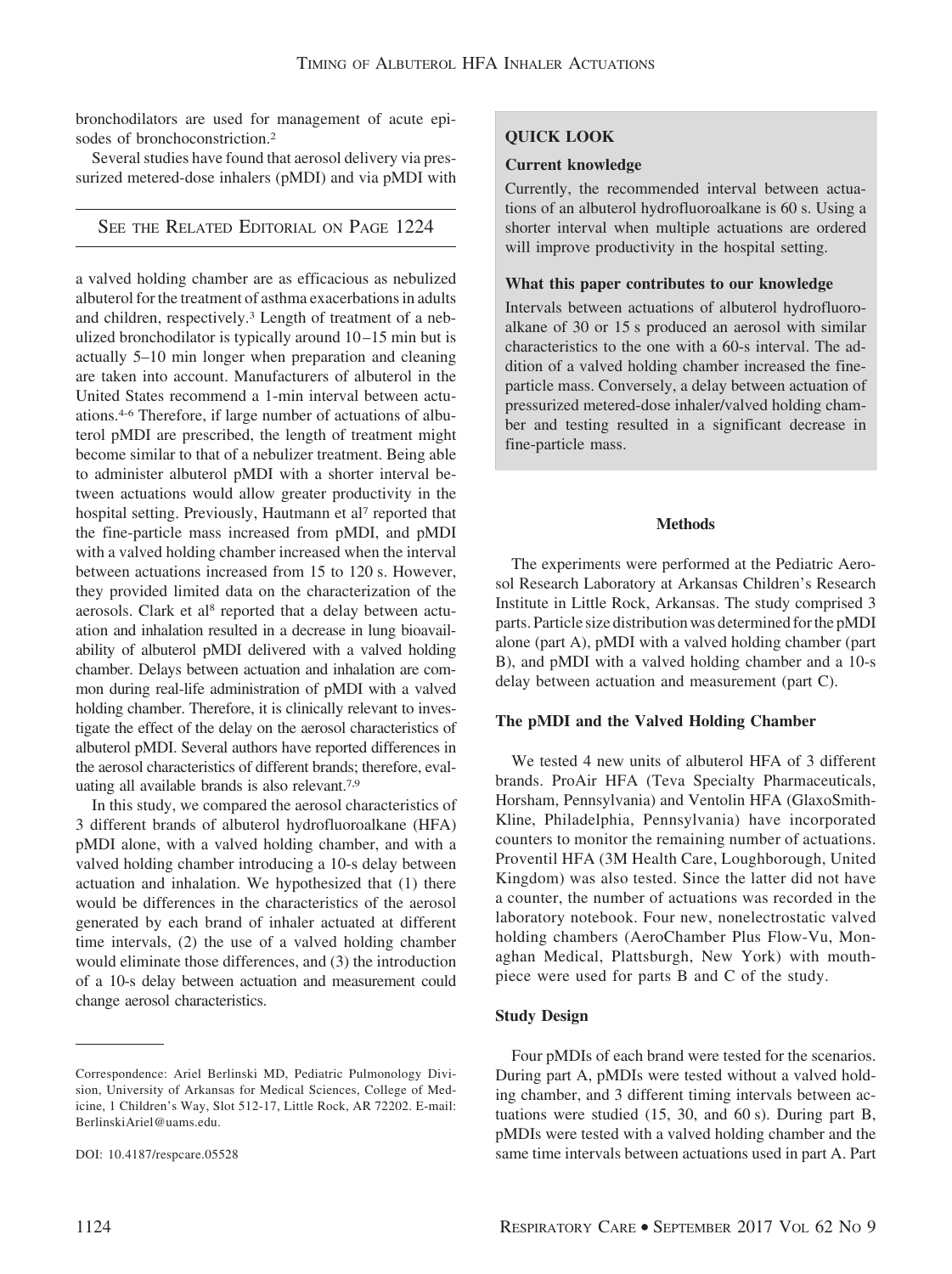

Fig. 1. Investigational setup used to measure particle size of albuterol hydrofluroalkane.

C was similar to part B, except that a 10-s delay between actuation and connection of the valved holding chamber to the cascade impactor was introduced. Also during part C, the only timing intervals between actuations that were tested were 30 and 60 s.

# **Procedure**

A Next Generation Impactor (model 170 NGI, MSP Corporation, Shoreview, Minnesota) assembled with internal and external filters was used.10 At the beginning of each procedure, the temperature (median 23°C [95% CI 23–23.5°C]) and humidity (47% [95% CI 44–47%]) were documented, and the impactor was calibrated to 30 L/min using a mass flow meter (Mass Flowmeter 4043, TSI, Shoreview, Minnesota). A silicon adapter was used to connect the throat of the NGI to either the pMDI or the valved holding chamber. Each pMDI was primed with 4 actuations at the beginning of each testing day. During part A, the impactor was powered on, and the pMDI was shaken for 5 s and then connected to the adapter and actuated once, with 3 s elapsing between the last shake and the actuation. The pMDI was removed after 5 s. The procedure was repeated 9 more times for a total of 10 actuations. The canisters were weighed at the beginning and at the end of the 10 actuations for quality control. Interval periods between actuations of 15, 30, and 60 s were tested. During part B, the pMDI was placed in the posterior opening of the valved holding chamber and shaken for 5 s. The system was then connected to the impactor with 3 s elapsing between the last shake and the actuation (Fig. 1). The pMDI/valved holding chamber was removed after 5 s. The procedure was repeated 9 more times for a total of 10 actuations. The canisters were weighed at the beginning and at the end of the 10 actuations for quality control. Interval periods between actuations of 15, 30, and 60 s were tested. During part C, the pMDI connected to the valved holding chamber was shaken for 5 s and actuated once, with 3 s elapsing from the last shake and the actuation. A 10-s interval was introduced between actuation of the pMDI and connection to the impactor. The pMDI/valved holding chamber was removed after 5 s. The procedure was repeated 9 more times for a total of 10 actuations. The canisters were weighed at the beginning and at the end of the 10 actuations for quality control. Interval periods between actuations of 30 – 60 s were tested. The median (99% CI) pooled differences in canister weight were 1.020 g (1.009–1.024 g), 0.453 g  $(0.447-0.458 \text{ g})$ , and 0.400 g  $(0.374-0.412 \text{ g})$  for Ventolin, ProAir, and Proventil, respectively.

The impactor was disassembled at the end of 10 actuations, and the throat, cups, and filters were eluded with 10 mL of double-distilled water. Valved holding chambers were cleaned after each series of 10 runs, and they were tested for the presence of albuterol before the following test. The plastic actuator of the pMDI was also flushed with double-distilled water and dried with compressed air. All washings were tested for albuterol concentration using spectrophotometry (Biomate 3 UV-visible spectrophotometer, Thermo Fisher Scientific, Waltham, Massachusetts) at 276 nm.

Mass median aerodynamic diameter (MMAD), geometric standard deviation (GSD), and percentage of drug mass associated with particles  $\leq 5 \mu$ m and between 1 and 3  $\mu$ m were calculated using CITDAS 3.1 software (Copley Scientific, Nottingham, United Kingdom). Fine-particle mass was calculated as the amount of drug captured in stages 4 –7 of the impactor.7 Variation was calculated as follows: (variable at 30 or 15 s – variable at 60 s)/variable at 60 s  $\times$ 100. Variations in FPM, percentage  $\leq$  5  $\mu$ m, and percentage 1–3  $\mu$ m of  $\leq 15\%$  were considered acceptable.<sup>11</sup>

#### **Statistical Analysis**

Comparisons between variables obtained with the same pMDI/valved holding chamber and pMDI/valved holding chamber with 10-s delay were done with a paired *t* test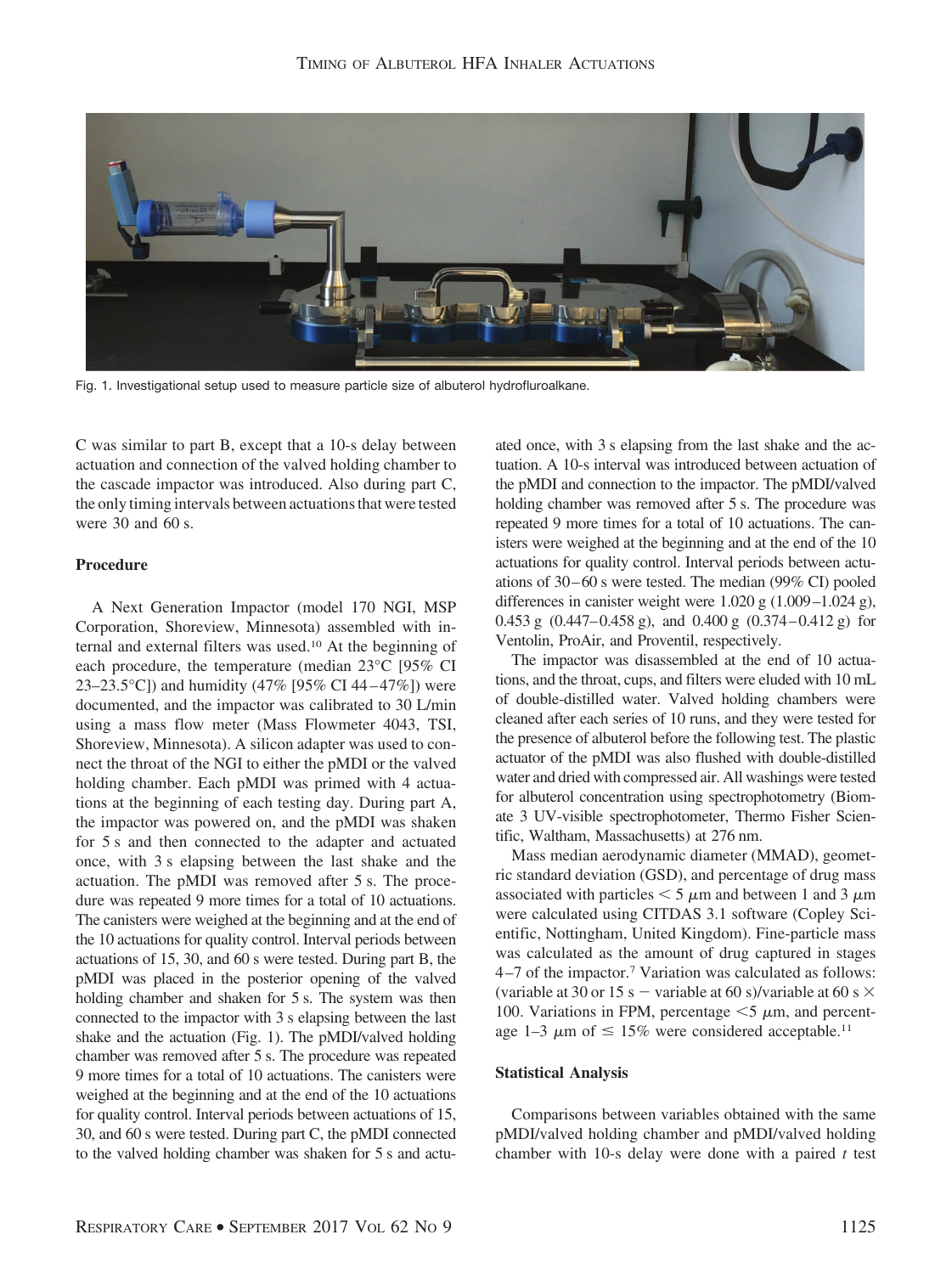| Dose                                                                                                                                                                             | MMAD $(\mu m)$   | <b>GSD</b>       | $< 5 \mu m$ (%)   | $1 - 3 \mu m$ (%) | FPM $(\mu$ g)   |
|----------------------------------------------------------------------------------------------------------------------------------------------------------------------------------|------------------|------------------|-------------------|-------------------|-----------------|
| Ventolin, 60 s                                                                                                                                                                   | $2.34 \pm 0.06$  | $1.49 \pm 0.01$  | $44 \pm 1.6$      | $32.2 \pm 1$      | $299 \pm 16$    |
| Ventolin, 30 s                                                                                                                                                                   | $2.29 \pm 0.08$  | $1.54 \pm 0.06$  | $45.4 \pm 2.1$    | $31.5 \pm 2.2$    | $300 \pm 18$    |
| Ventolin, 15 s                                                                                                                                                                   | $2.29 \pm 0.09$  | $1.61 \pm 0.04*$ | $43.6 \pm 2$      | $29.7 \pm 1.4$    | $290 \pm 11$    |
| Pro $Air.60 s$                                                                                                                                                                   | $2.12 \pm 0.03$  | $1.41 \pm 0.01$  | $69.7 \pm 0.2$    | $53 \pm 0.7$      | $544 \pm 18$    |
| Pro $Air$ , 30 s                                                                                                                                                                 | $2.25 \pm 0.01*$ | $1.44 \pm 0.02*$ | $65.3 \pm 1.7$    | $47.2 \pm 1.2$ †  | $508 \pm 9$ †   |
| Pro $Air$ , 15 s                                                                                                                                                                 | $2.29 \pm 0.01*$ | $1.40 \pm 0.01$  | $66.2 \pm 1.8$ †  | $50.1 \pm 2^+$    | $493 \pm 15$ †  |
| Proventil, 60 s                                                                                                                                                                  | $2.16 \pm 0.06$  | $1.43 \pm 0.07$  | $68.2 \pm 4.1$    | $51.5 \pm 0.6$    | $413 \pm 19$    |
| Proventil, 30 s                                                                                                                                                                  | $2.20 \pm 0.04$  | $1.45 \pm 0.06$  | $56.6 \pm 2.7$ *† | $46.1 \pm 1.8$ †  | $350 \pm 16$ *† |
| Proventil, 15 s                                                                                                                                                                  | $2.16 \pm 0.02$  | $1.56 \pm 0.06$  | $57.7 \pm 2.9**$  | $39.1 \pm 2.2**$  | $424 \pm 33$    |
| Results are mean $\pm$ SD.<br>* Different from 60-s interval ( $P < .05$ ).<br>$\dagger$ Variations from 60-s values are $> 15\%$ .<br>$MMAD$ = mass median aerodynamic diameter |                  |                  |                   |                   |                 |

Table 1. Aerosol Characteristics of Pressurized Metered-Dose Inhaler Alone Actuated at Different Interval Periods\*

 $GSD =$  geometric standard deviation

 $FPM =$  fine-particle mass

with unequal variance. Comparisons among variables obtained with the same pMDI brand at difference time intervals and scenarios were done with analysis of variance for repeated measures followed by a Dunnett test when necessary. Comparison of fine-particle mass among brands at each scenario was done with analysis of variance for repeated measures followed by the Tukey test when necessary. A  $P$  value of  $\leq .05$  was considered statistically significant. A statistical software package was used for all of the calculations (Kaleidagraph 4.53, Synergy Software, Reading, Pennsylvania).

#### **Results**

## **pMDI Alone**

There were no significant differences in MMAD among the 3 time intervals for Ventolin  $(P = .32)$  and Proventil  $(P = .26)$  (Table 1). However, MMAD for ProAir was larger with 30-s ( $P < .001$ ) and 15-s ( $P < .001$ ) intervals when compared with 60-s intervals. The differences between the smallest and largest MMAD were 0.23, 0.21, and 0.14  $\mu$ m for Ventolin, ProAir, and Proventil, respectively. The differences do not appear to be clinically relevant.

There were no significant differences in GSD among the 3 time intervals for Proventil  $(P = .11)$ . However, GSD for ProAir with 15 s was similar to the 60-s interval  $(P = .057)$ , and the 30-s was larger than the 60-s interval  $(P = .005)$ . In addition, GSD for Ventolin for 30 s was similar to the 60-s interval  $(P = .30)$ , and the 15-s was larger than the 60-s interval ( $P = .02$ ). The differences between the smallest and largest GSD were 0.18, 0.07, and 0.24 for Ventolin, ProAir, and Proventil, respectively. All aerosols were heterodisperse, and the differences do not appear to be clinically relevant.

There were no significant differences in percentage  $\leq 5 \,\mu m$ among the 3 time intervals for Ventolin ( $P = .46$ ). However, the percentage  $\leq 5 \mu m$  for ProAir was larger at a 60-s interval than at 30 and 15 s ( $P = .004$  and  $P = .01$ , respectively). Similar behavior was noted for Proventil  $(P = .01$  and  $P = .02$  for 30 and 15 s, respectively). Variations from 60-s values were  $\leq 15\%$  for Ventolin and ProAir but  $> 15\%$  for Proventil.

There were no significant differences in percentage 1–3  $\mu$ m among the 3 time intervals for Ventolin ( $P = .12$ ). However, for ProAir  $(P < .001$  and  $P = .006$ ) and Proventil ( $P = .02$  and  $P < .001$ ), the 60-s interval had a larger percentage  $1-3 \mu m$  than 30- and 15-s intervals, respectively. Variations from 60-s values were  $\leq 15\%$  for Ventolin and ProAir, but  $> 15\%$  for Proventil at the 15-s interval.

There were no significant differences in fine-particle mass among the different actuation intervals for Ventolin  $(P = .71)$  (Fig. 2). ProAir showed a decrease in fineparticle mass with a decrease in actuation intervals  $(P = .031$  and  $P = .01$  for 30- and 15-s intervals, respectively). Proventil showed a decrease in fine-particle mass for the 30-s, but not for the 15-s, interval  $(P = .02$  and  $P = .80$ , respectively). Variations from 60-s values were - 15% for Ventolin, Proventil, and ProAir, except for Proventil at the 30-s interval. Comparison of fine-particle mass among brands showed that Proventil was  $>$  ProAir  $>$  Ventolin at all tested intervals ( $P \leq .004$ ).

#### **pMDI With Valved Holding Chamber**

There were no significant differences in MMAD among the 3 time intervals for Ventolin, ProAir, and Proventil  $(P = .64, P = .99, P = .26$ , respectively) (Table 2). The differences between the smallest and largest MMAD were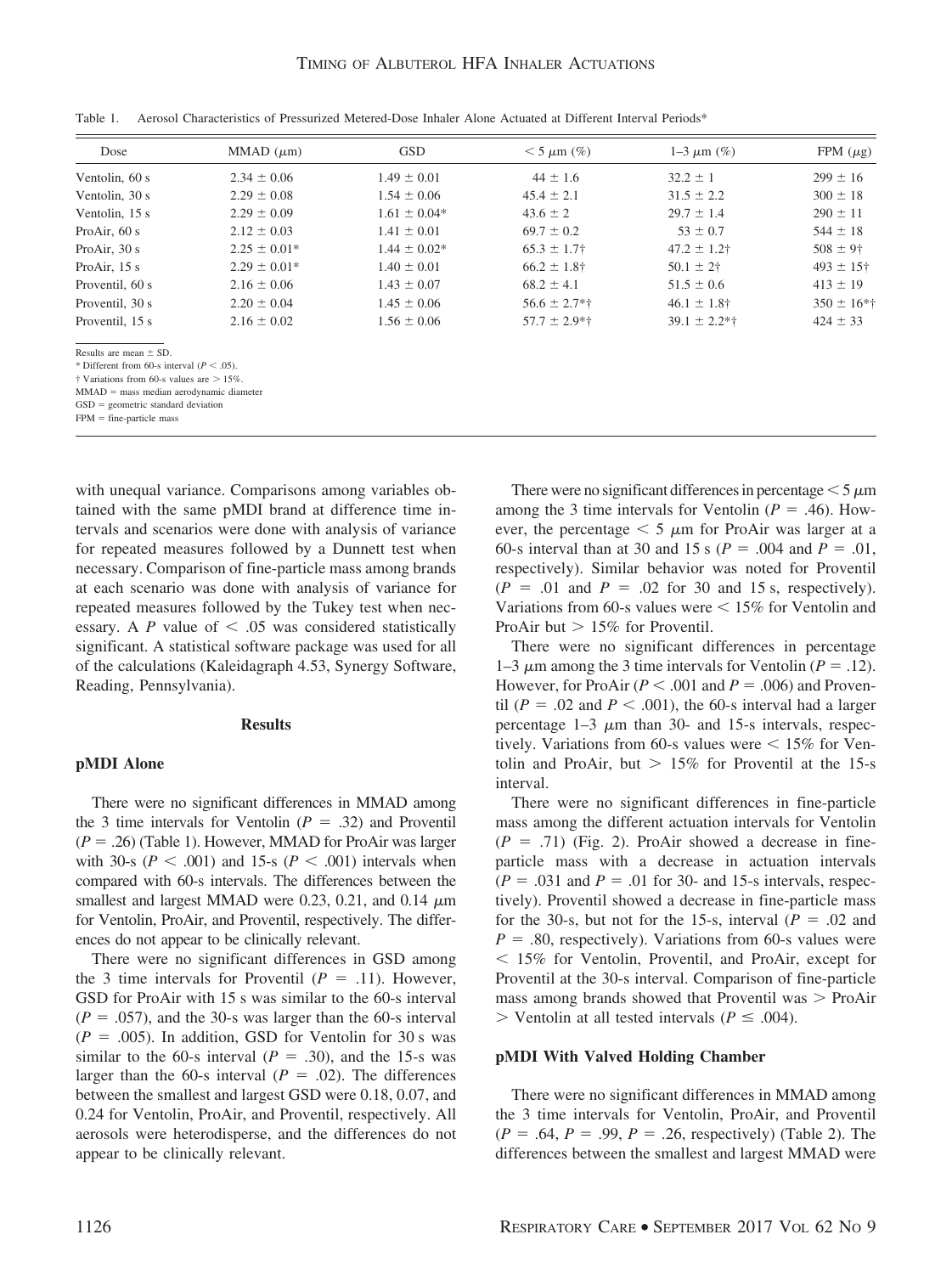$0.20, 0.25,$  and  $0.26 \mu m$  for Ventolin, ProAir, and Proventil, respectively. The differences do not appear to be clinically relevant.

There were no significant differences in GSD among the 3 time intervals for ProAir  $(P = .35)$  and Proventil  $(P = .23)$ . The GSD for Ventolin with the 15-s interval was similar to the 60-s interval  $(P = .95)$  but larger for the 30-s interval  $(P = .02)$ . The differences between the smallest and largest GSD were 0.16, 0.08, and 0.22 for Ventolin, ProAir, and Proventil, respectively. All aerosols were



Fig. 2. Fine-particle mass (FPM) of albuterol hydrofluroalkane pressurized metered-dose inhaler (pMDI) alone. Bars show means, and error bars represent SD. *P* values are fine-particle mass difference from a 60-s interval.  $*$  Variation from 60 s is  $> 15\%$ .

heterodisperse, and the differences do not appear to be clinically relevant.

There were no significant differences in percentage  $<$  5  $\mu$ m among the 3 time intervals for ProAir (*P* = .16) and Proventil ( $P = .64$ ). However, the percentage  $\leq 5 \mu m$ for Ventolin was similar for 60- and 30-s intervals ( $P = .58$ ) but was larger for the 15- than for the 60-s interval ( $P = .02$ ). Variations from 60-s values were  $\leq 15\%$  for all brands.

There were no significant differences in percentage 1–3  $\mu$ m among the 3 time intervals for Ventolin ( $P = .09$ ), ProAir  $(P = .29)$  and Proventil  $(P = .44)$ . Variations from 60-s values were  $\leq 15\%$  for all brands.

There were no significant differences in fine-particle mass among the different actuation intervals for Ventolin  $(P = .15)$  and ProAir  $(P = .059)$  (Fig. 3). Proventil showed a decrease in fine-particle mass for the 30-s, but not for the 15-s, interval ( $P = .02$  and  $P = .99$ , respectively). Variations from 60-s values were  $\leq 15\%$  for all brands. Comparison of fine-particle mass among brands showed that Proventil = ProAir  $(P = .50)$  > Ventolin at 60-s intervals  $(P < .001)$ . The addition of the valved holding chamber resulted in a modest increase in fine-particle mass for ProAir (7–12%) and in a significant increase for Ventolin  $(26 - 35\%)$  and Proventil  $(44 - 47\%)$ . Comparison of fineparticle mass among brands showed that Proventil  $was >$  ProAir  $>$  Ventolin at 30- and 15-s intervals ( $P \leq .02$ ).

#### **pMDI With Valved Holding Chamber and Delay**

There were no significant differences in MMAD between the 2 time intervals for Ventolin  $(P = .90)$ , and ProAir  $(P = .07)$  (Table 3). However, MMAD for Proventil was larger for the 30-s interval  $(P = .02)$ . The differences between the smallest and largest MMAD were 0.18, 0.20, and 0.16  $\mu$ m for Ventolin, ProAir, and Proventil,

Table 2. Aerosol Characteristics of Pressurized Metered-Dose Inhaler Coupled to a Valved Holding Chamber Actuated at Different Interval Periods

| Dose                                          | MMAD $(\mu m)$  | <b>GSD</b>       | $<$ 5 $\mu$ m (%) | $1 - 3 \mu m$ (%) | FPM $(\mu$ g) |
|-----------------------------------------------|-----------------|------------------|-------------------|-------------------|---------------|
| Ventolin, 60 s                                | $2.17 \pm 0.06$ | $1.45 \pm 0.01$  | $94.2 \pm 1.8$    | $70.8 \pm 2.7$    | $403 \pm 23$  |
| Ventolin, 30 s                                | $2.10 \pm 0.06$ | $1.54 \pm 0.05*$ | $95.2 \pm 2.7$    | $65.5 \pm 6.5$    | $394 \pm 24$  |
| Ventolin, 15 s                                | $2.12 \pm 0.12$ | $1.46 \pm 0.04$  | $97.7 \pm 0.1*$   | $70.9 \pm 5.5$    | $366 \pm 21$  |
| Pro $Air, 60 s$                               | $2.29 \pm 0.10$ | $1.40 \pm 0.02$  | $99.7 \pm 0.1$    | $72.9 \pm 0$      | $581 \pm 30$  |
| Pro $Air$ , 30 s                              | $2.29 \pm 0.04$ | $1.41 \pm 0.01$  | $99.1 \pm 0.4$    | $70.6 \pm 1.5$    | $567 \pm 21$  |
| Pro $Air$ , 15 s                              | $2.29 \pm 0.08$ | $1.43 \pm 0.03$  | $99.3 \pm 0.5$    | $69.3 \pm 2.3$    | $528 \pm 19$  |
| Proventil, 60 s                               | $2.21 \pm 0.11$ | $1.42 \pm 0.08$  | $99.7 \pm 0.1$    | $75 \pm 4.2$      | $606 \pm 37$  |
| Proventil, 30 s                               | $2.29 \pm 0.03$ | $1.35 \pm 0$     | $99.5 \pm 0.3$    | $77.1 \pm 0.5$    | $515 \pm 21*$ |
| Proventil, 15 s                               | $2.30 \pm 0.01$ | $1.39 \pm 0.03$  | $99.6 \pm 0.3$    | $75.2 \pm 0.6$    | $609 \pm 39$  |
| Results are mean $\pm$ SD.                    |                 |                  |                   |                   |               |
| * Different from 60-s interval ( $P < .05$ ). |                 |                  |                   |                   |               |
| $M MAD$ = mass median aerodynamic diameter    |                 |                  |                   |                   |               |

 $FPM = fine-particle mass$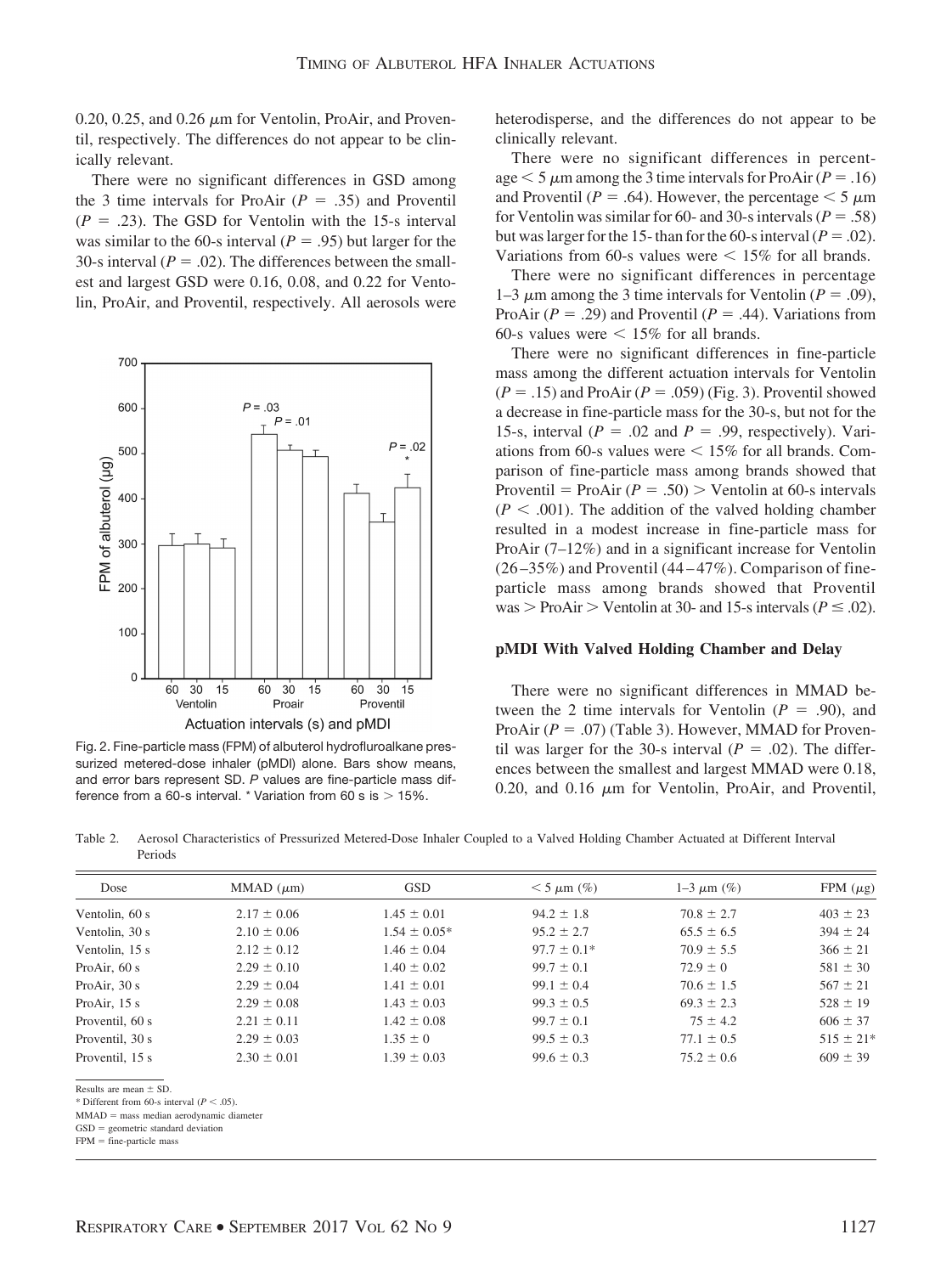respectively. The differences do not appear to be clinically relevant.

There were no significant differences in GSD among the 3 time intervals for ProAir  $(P = .29)$ . Ventolin had a larger GSD with a 30-s interval than with 60 s ( $P = .02$ ), and Proventil showed the opposite effect  $(P = .048)$ . The differences between the smallest and largest GSD were 0.09, 0.10, and 0.19 for Ventolin, ProAir, and Proventil, respectively. All aerosols were heterodisperse, and the differences do not appear to be clinically relevant.

There were no significant differences in percentage  $<$  5  $\mu$ m among the 3 time intervals for ProAir (*P* = .65) and Proventil ( $P = .062$ ). However, the percentage  $\leq 5 \mu m$ 



Fig. 3. Fine-particle mass (FPM) of albuterol hydrofluroalkane pressurized metered-dose inhaler (pMDI) coupled to a valved holding chamber. Bars show means, and error bars represent SD. *P* value is fine-particle mass difference from a 60-s interval.

for Ventolin was larger for a 60-s interval than for a 30-s interval ( $P = .009$ ). Variations from 60-s values were  $\leq 15\%$  for all brands.

There were no significant differences in percentage 1– 3  $\mu$ m among the 3 time intervals for ProAir ( $P = .69$ ) and Proventil ( $P = .063$ ). The percentage 1–3  $\mu$ m for Ventolin was smaller for the 30-s than for the 60-s interval ( $P = .01$ ). Variations from 60-s values were  $\leq 15\%$  for all brands.

There were no significant differences in fine-particle mass among the different actuation intervals for Ventolin  $(P = .07)$  and ProAir  $(P = .68)$  (Fig. 4). Proventil showed



Fig. 4. Fine-particle mass (FPM) of albuterol hydrofluroalkane pressurized metered-dose inhaler (pMDI) coupled to a valved holding chamber after a 10-s delay between actuation and measurement was introduced. Bars show means, and error bars represent SD. *P* value is fine-particle mass difference from a 60-s interval. \* Variation from 60 s is  $> 15\%$ .

Table 3. Aerosol Characteristics of Pressurized Metered-Dose Inhaler Coupled to a Valved Holding Chamber Actuated at Different Interval Periods When a 10-s Delay Between Actuation and Testing Was Introduced\*

| $MMAD$ ( $\mu$ m) | <b>GSD</b>     | $<$ 5 $\mu$ m (%) | $1 - 3 \mu m$ (%) | FPM $(\mu$ g) |
|-------------------|----------------|-------------------|-------------------|---------------|
| $2.39 \pm 0.05$   | 1.41(0.02)     | 99.1(0.6)         | 65.5(3)           | 233(22)       |
| $2.39 \pm 0.08$   | 1.46(0.01)     | $96.7(1.3)*$      | $60.4(1.1)*$      | 240(22)       |
| $2.21 \pm 0.07$   | 1.43(0.04)     | 99.6(0.1)         | 70.9(3.5)         | 383(18)       |
| $2.29 \pm 0.03$   | $1.40(0.02)*$  | 99.6(0.1)         | 71.5(1.5)         | 344(30)       |
| $2.17 \pm 0.04$   | 1.48(0.08)     | 96.1(2.5)         | 67.4(6.2)         | 443 (37)      |
| $2.26 \pm 0.04*$  | $1.35(0.01)$ * | 99.7(0)           | 78.4 (1.3)        | $349(20)*†$   |
|                   |                |                   |                   |               |

Results are mean  $\pm$  SD.

 $\dagger$  Variation from 60-s values is  $> 15\%$ 

MMAD = mass median aerodynamic diameter

 $GSD =$  geometric standard deviation

 $FPM =$  fine-particle mass

<sup>\*</sup> Different from 60-s interval  $(P < .05)$ .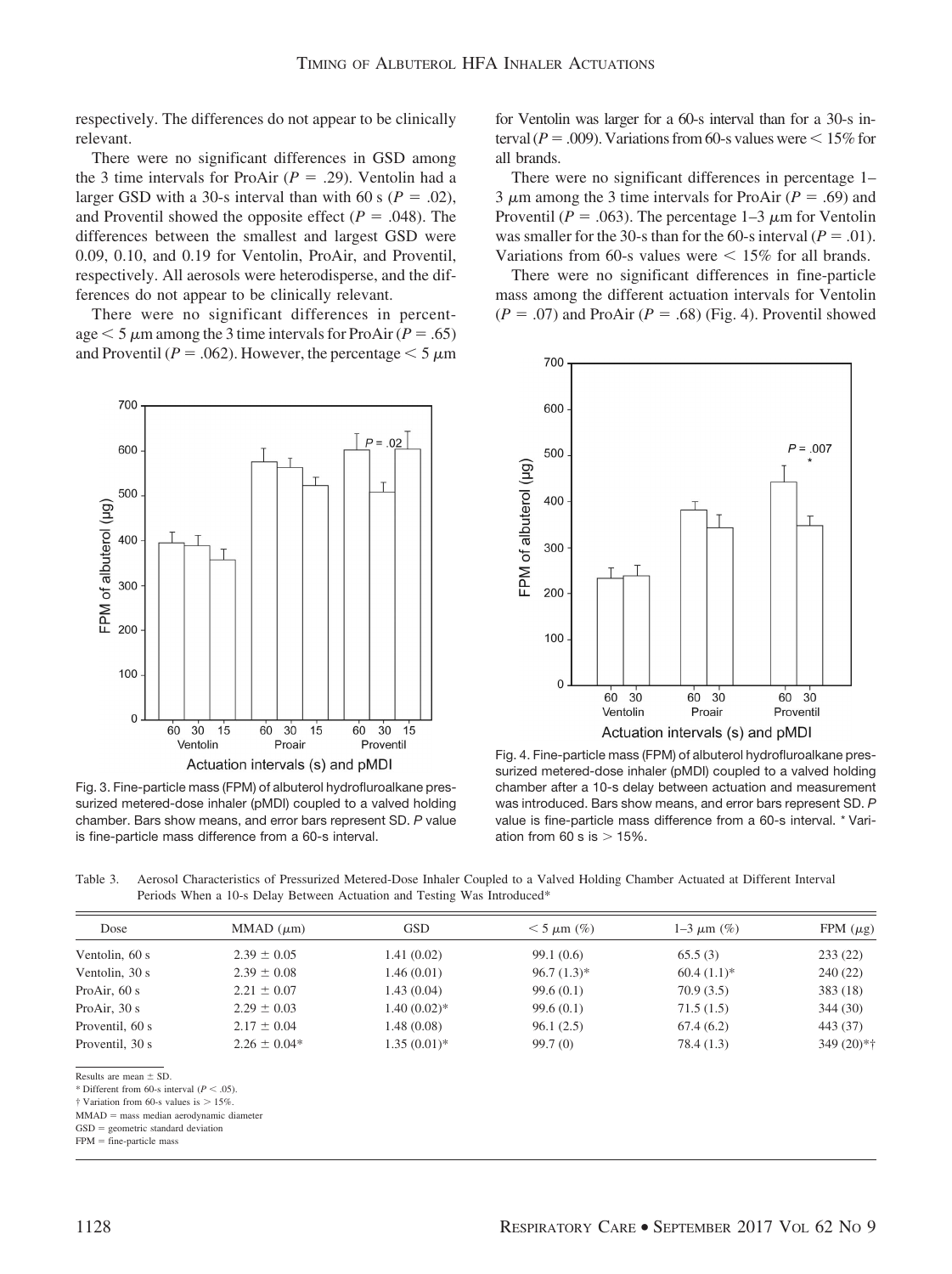a decrease of 21% in fine-particle mass for the 30 s  $(P = .007)$ . Variations from 60-s values for Ventolin and ProAir were  $\leq 15\%$ . Comparison of fine-particle mass among brands showed that Proventil was  $>$  ProAir  $>$  Ventolin at the 60-s interval ( $P \leq .03$ ). Comparison of fineparticle mass among brands showed that  $Proventil = ProAir$  $(P = .96)$  > Ventolin at the 30-s interval  $(P < .001)$ . The introduction of a 10-s delay resulted in a significant reduction in fine-particle mass for all brands (ProAir 34 –39%, Ventolin 39 – 42%, and Proventil 27–32%).

#### **Discussion**

We compared the aerosol characteristics of 3 brands of albuterol sulfate HFA when the intervals between actuations were 60, 30, and 15 s, and the pMDI was operated alone, coupled to a valved holding chamber, and coupled with a valved holding chamber while introducing a 10-s delay between actuation and measurement. We found that, in general, there were either no differences or no clinically relevant differences in the aerosol characteristics of albuterol HFA and ProAir when used alone, with a valved holding chamber, and with a valved holding chamber with a 10-s delay. However, Proventil had changes in percentage  $\leq$  5  $\mu$ m (30 and 15 s), percentage 1–3  $\mu$ m (15 s), and fine-particle mass (30 s) when used alone and in fineparticle mass when used with a valved holding chamber with a 10-s delay. Proventil had the highest fine-particle mass, followed by ProAir. The latter appears to be the most stable of the different brands of albuterol HFA pMDI tested.

The aerosol characteristics of the pMDI alone of Ventolin and ProAir are similar to those reported by Mc-Cabe et al<sup>9</sup> They reported an MMAD/GSD/fine-particle dose (calculated as mass for percentage  $\leq 5 \mu m$ ) for Ventolin alone of 2.4  $\mu$ m/2.0/26  $\mu$ g, compared with our findings of 2.39  $\mu$ m/1.41/29.3  $\mu$ g. Similarly, they reported MMAD/GSD/fine-particle dose for ProAir alone of 2.3  $\mu$ m/1.6/53  $\mu$ g, and we measured 2.21  $\mu$ m/1.43/42.9  $\mu$ g.

Slator et al<sup>12</sup> compared the percentage of label claim of ProAir HFA coupled to several valved holding chambers, including one similar to the one we used. They evaluated several variables, including the effect of delay between actuation and inhalation. They reported that the emitted dose decreased by 20% when a 10-s delay between actuation and measurement was introduced. We also found a significant effect of the delay resulting in a 34 –39% decrease in fine-particle mass when compared with ProAir pMDI/valved holding chamber. The same phenomenon was seen for Ventolin (39–42%) and Proventil (27–32%). Our data are also consistent with the findings of Rau et al,<sup>13</sup> who compared fine-particle mass of Ventolin HFA used with several valved holding chambers, including one similar to the one we used. They reported that increasing the delay between actuation and inhalation from 2 to 5 s resulted in a 20% decrease in fine-particle mass. This has to be kept in mind when diagnostic studies, such as response to bronchodilators, are done.

Hautman et al<sup>7</sup> compared fine-particle mass of albuterol of the same inhalers we studied. They used intervals between actuations of 15, 30, 60, and 120 s and reported that fine-particle mass increased for ProAir alone and for Proventil and Ventolin with and without a valved holding chamber when interval time was increased from 15 to 120 s. Similarly, we found that the introduction of a delay resulted in a significant increase in fine-particle mass. The authors also reported that the use of a valved holding chamber results in an increase in fine-particle mass that is modest for ProAir but large for Ventolin and Proventil. Our data are consistent with their report. We speculate that the difference in magnitude seen between ProAir and the others is because its aerosol velocity is slower than the others.7,9 Hautman et al7 limited the particle size distribution analysis to fine-particle mass. Our study provides a more complete description of the aerosols and also introduces the effect of delay between actuation and measurement as novel data.

The clinical implications of our findings are severalfold. First, albuterol HFA pMDI either alone or with a valved holding chamber could be actuated with intervals  $\leq 60$  s without affecting the aerosol characteristics. This would allow an increase in productivity for the practitioner administering the aerosol. Second, the use of a small-volume valved holding chamber made of nonelectrostatic material could optimize drug delivery. Finally, delays between actuation and inhalation should be avoided because of the negative effect on fine-particle mass. These data cannot be extrapolated to add-on devices that require the removal of the canister from the plastic actuator to be used and/or other valved holding chambers (ie, different volume or made from nonconductive material).

One limitation of our study is that we did not use any mechanical system to introduce the delay between actuation and testing.12,13 Another potential limitation of this study is that breathing simulation was not coupled to the measurement of particle size.

### **Conclusions**

Decreasing the interval between actuations from 60 s to 30 and 15 s does not seem to affect the aerosol characteristics of ProAir and Ventolin. Although some changes were noticed for Proventil when decreasing the interval between actuations from 60 s to 30 and 15 s, the pMDI outperformed Ventolin that had the lowest fine-particle mass. Although the use of a valved holding chamber increased fine-particle mass, introduction of a 10-s delay between actuation and inhalation significantly reduced fine-particle mass.